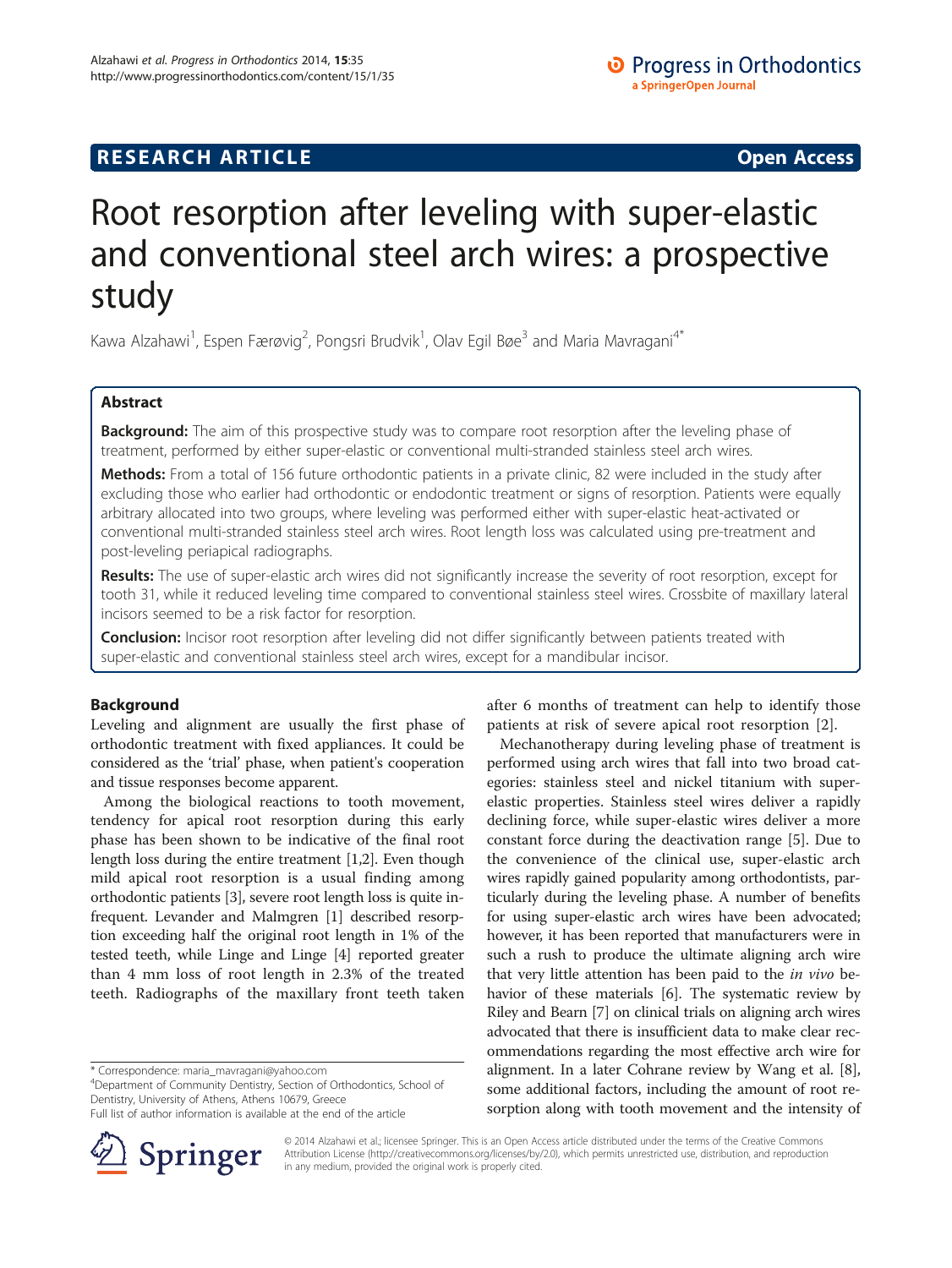pain experienced by patients during initial alignment, were evaluated. The authors concluded that there is some evidence to suggest that there is no difference between the speed of tooth alignment or pain experienced by patients when using one initial aligning arch wire over another. However, as they report, root resorption had not been investigated by any randomized clinical trial, even though it is one of the most serious side effects of orthodontic treatment. They suggest that further evaluation of the aligning arch wires should consider this potentially serious side effect of orthodontic treatment.

As derived from the literature, there seems to be lack of knowledge concerning the effect of the leveling arch wires used in everyday clinical practice on orthodontic root resorption. Therefore, the primary objective of this study was to compare the amount of root resorption following the leveling phase of orthodontic treatment performed with super-elastic arch wires and conventional multi-stranded stainless steel arch wires. Leveling duration was compared between the groups. Additionally, a comparison of the severity of apical root resorption between central and lateral incisors during that phase of treatment was attempted. Finally, the effect of several patient- and treatment-related variables on apical root resorption was evaluated.

# Methods

The study was approved by both the Ethical Committee in Norway and the Norwegian Social Science Data Services (NSD) (REK Vest 229.08 2008/12408-ØYSV). All study participants and/or their parents read and signed an informed consent form before treatment initiation. A power analysis was performed for calculation of the sample size. In order to identify a difference of 0.5 mm at the 0.05 level of significance with 80% power, using a standard deviation (SD) of 0.8, 41 patients were required in each group.

One hundred fifty-six orthodontic patients, who were about to start treatment at the private clinic of one of the authors (EF), were assessed for eligibility to participate in the study. Patients who showed signs of apical root resorption, were earlier orthodontically treated, or had endodontic treatment of their front teeth were excluded from the sample. Finally, 82 patients were included in this prospective study.

All patients received orthodontic treatment with straight-wire edgewise technique. The appliances used were 0.022-in. Diamond Twin brackets (Ormco Corp.,

Clendora, CA, USA). The study was parallel in design, with an allocation ratio of 1:1. Clinical assistants arbitrarily allocated patients into two experimental groups with 41 patients each, using prepared random number list (Table 1). Treatment was performed by one of the authors (EF), who was informed about the treatment group during bonding. During the leveling phase, patients in the first group were treated with super-elastic arch wires (SE group), whereas patients in the second group were treated with stainless steel arch wires (SS group). The typical arch wire sequence for the SE group was 0.014 in. Sentalloy, 0.016 in. Sentalloy, and 0.018 × 0.025 in. Bioforce (Dentsply/GAC, Bohemia, NY, USA). The arch wire sequence for the SS group was 0.0175 in. Penta-one multi-stranded (Masel Orthodontics, Carlsbad, CA, USA), 0.016 in. Australian regular (A J Wilcock PTY, LTD, Whittlesea, Australia), and 0.016 × 0.022 in. resilient (3M Unitek, Monrovia, CA, USA).

A number of variables were recorded for each patient (gender, age, ANB angle, overjet, overbite, impacted maxillary canines, invagination of each incisor, crossbite separately for teeth 12 and 22). During the course of treatment, any complaint from the patients would be noted in their clinical journal. All patients were radiographically examined at two predetermined points of treatment: before treatment start and at the end of the leveling phase, approximately 6 to 10 months after initiation of treatment. Leveling duration was also recorded. During the examinations, periapical radiographs of maxillary and mandibular incisor teeth were taken with a standardized long-cone paralleling technique. The tube was placed at a fixed distance of 7 cm from the film, using a customized Eggen holder. Four radiographs were taken each time: one with the central ray beam between the two maxillary central incisors, one with the X-ray beam centered at the maxillary lateral incisor on each side, and one radiograph with the central beam between the mandibular central incisors. Both apex and the incisal edge of the incisor teeth should be clearly visible. Unsatisfactory X-rays were excluded from the study. Totally, 311 teeth were examined radiographically in 79 patients: 2 teeth in 6 patients, 3 in 18 patients, 4 in 46 patients, 5 in 1 patient, 6 teeth in 1 patient, 7 teeth in 6 patients, and finally 8 teeth in 1 patient. All periapical radiographs were converted to digital images by using an EPSON perfectionV700 scanner at a resolution of 300 dpi (Epson Inc., Long Beach, CA, USA). The

Table 1 Gender and age distribution of the patients in the two groups

| TAMIC T QUINCT MIN MYC MISHIMMHOTT OF HIC PAHCHIS III HIC HIV YIVAPS |       |                |     |                  |               |     |  |  |  |
|----------------------------------------------------------------------|-------|----------------|-----|------------------|---------------|-----|--|--|--|
|                                                                      | Males | <b>Females</b> | All | Mean age (years) | Range (years) | SD. |  |  |  |
| SE group                                                             |       | 9              |     |                  | 1 to 16       | ر…  |  |  |  |
| SS group                                                             |       | 23             | 41  |                  | 1 to 22       | 2.4 |  |  |  |
| All                                                                  | 40    | 42             | -82 |                  | 1 to 22       | 2.0 |  |  |  |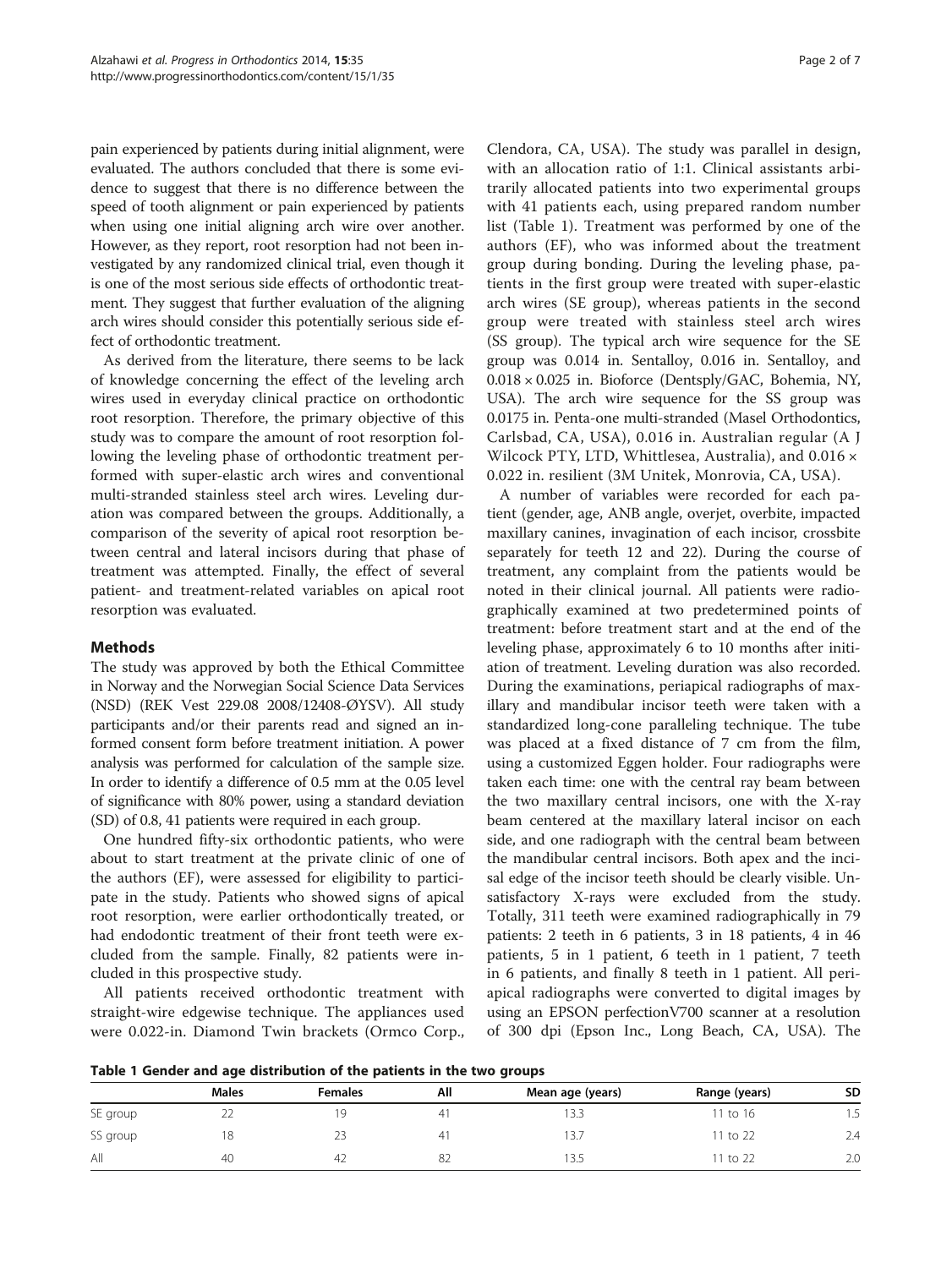Windows-based CliniView software package (Instrumentarium Dental, Tuusula, Finland) was used for adjustment in brightness and contrast between scanned images, and for measurements.

### Analysis of radiographs

Root resorption has been estimated as any reduction in the radiographic length of all incisors from the cementoenamel junction (CEJ) to the root apex, after adjustment for different magnifications. The anatomic landmarks were demarcated on the X-ray films. For CEJ, the most distinct landmark either mesial or distal was used, but once selected, the same side was used for all radiograms of the tooth. The longitudinal axis of each tooth was constructed following the root canal. The marked CEJ, root apex, and incisal edge were projected perpendicular to this axis. Root length was measured from the projected CEJ to the apex on the constructed longitudinal axis, and crown length similarly to the incisal edge (Figure 1). A correction factor was calculated in order to relate the pre-treatment and post-leveling radiographs to each other. Root length was adjusted by using the crown length registrations, assuming crown length to be unchanged over the observation period. This method has earlier been described [[9\]](#page-6-0). Its accuracy has been found satisfactory [\[10](#page-6-0)].

#### Measurement error

All measurements were performed by one examiner (KA), who was blinded regarding the origin of the radiographs. The reproducibility of the measurements was assessed by analyzing the difference between double measurements by the same examiner on radiographs taken at least 2 weeks apart on 4 teeth (totally 72 teeth), one tooth on each side, both in the maxilla and mandible in 18 randomly selected patients. The systematic error between the double

measurements was evaluated separately for each root length using the paired  $t$  test, and the measurement error on a single measurement was estimated by using the formula  $\tau = SD/\sqrt{2}$ , where SD is the standard deviation of the differences between duplicated measurements.

### Statistical methods

In order to investigate whether the recorded variables, including leveling duration, differed significantly between the two treatment groups, a two-sample  $t$  test was carried out for the quantitative variables and a chisquare test for the qualitative variables. A two-sample  $t$ test was also used to test for any difference in root length reduction in millimeters and percentage between the two groups, for each examined tooth (12, 11, 21, 22, 32, 31, 41, and 42) separately.

To test for differences in root resorption between the central and lateral incisors, a paired  $t$  test was performed on the values of the central and the lateral incisors of the same quadrant of each patient. Finally, in order to assess any association between the percentage root shortening of each tooth and the other variables recorded, multiple linear regression analysis was applied. The statistical analyses were carried out using the SPSS software package (SPSS Inc., IBM Company, Chicago, IL, USA).

# Results

None of the 41 allocated patients in each group was either lost to follow-up or discontinued. Finally, 41 patients in each group were analyzed (Figure 2). Patients' recruitment was performed during fall 2009, and the follow-up lasted until spring/summer 2010.

The two patient groups were well matched for all treatment variables except for leveling duration which was longer ( $P = 0.002$ ; 95% CI = −1.31 to −0.30) for patients



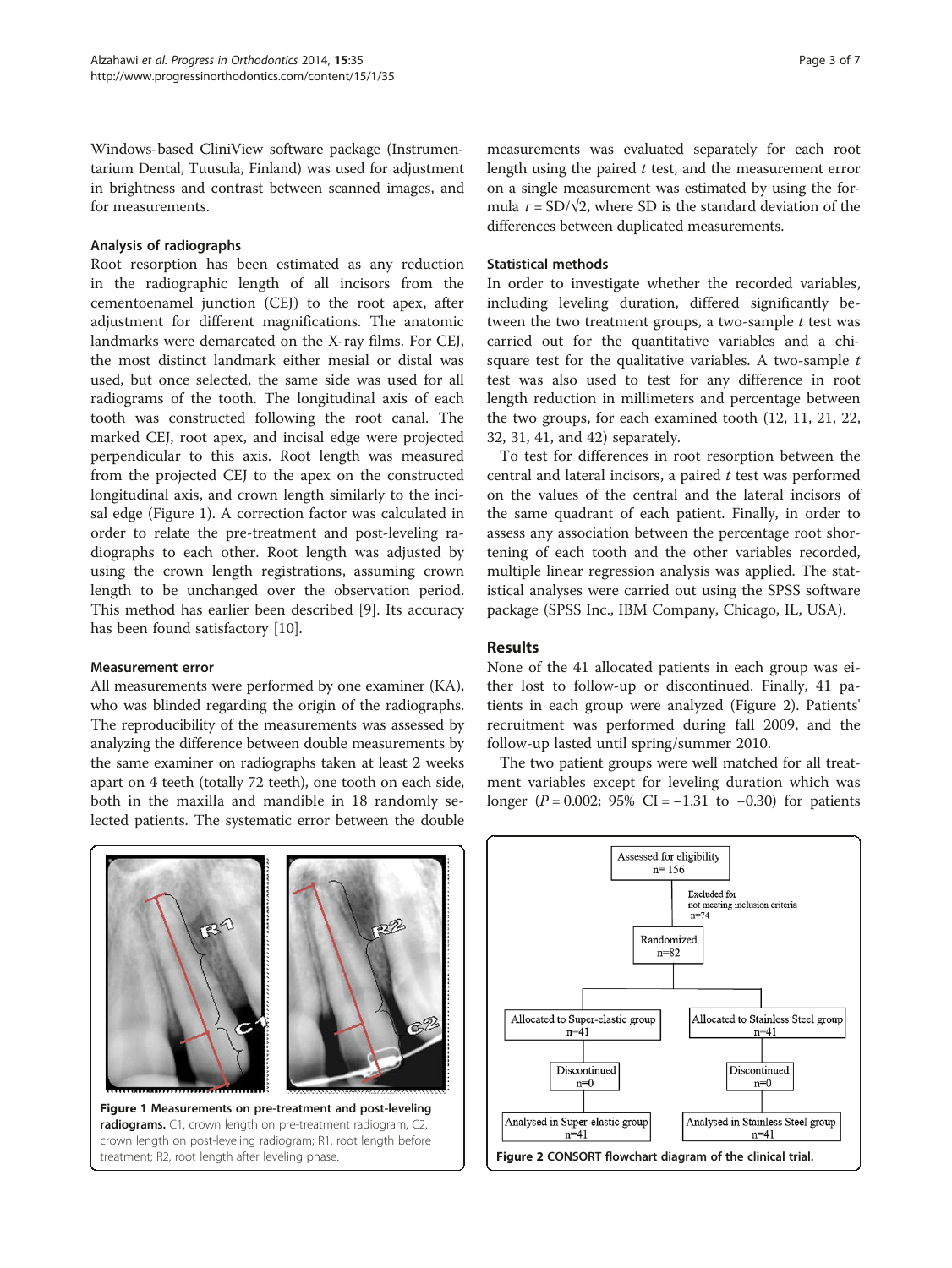treated with stainless steel arch wires (mean 6.98 months, SD 1.42) than for patients treated with super-elastic arch wires (mean 6.17 months, SD 0.77), and invagination. Chisquare test revealed more invaginated incisors at the left side for the group treated with stainless steel than the one treated with super-elastic arch wires (tooth 21 (invaginated teeth out of a total of 41): super-elastic group 2, stainless steel group 11,  $P = 0.005$ ; tooth 22 (invaginated teeth out of a total of 41): super-elastic group 4, stainless steel group 11,  $P = 0.04$ ). No significant differences were revealed between groups for agenesis, trauma, and crossbites. Similarly, ANB angle (super-elastic: mean 2.8°, SD 2.15; stainless steel: mean 3.45°, SD 1.98; P = 0.85), overjet (super-elastic: mean 4.73 mm, SD 2.90; stainless steel: mean 4.68 mm, SD 2.77;  $P = 0.91$ ), and overbite (super-elastic: mean 3.63 mm, SD 0.34; stainless steel: mean 3.61, SD 0.38;  $P = 0.52$ ) did not differ between the two groups.

Statistical analysis of the difference in root resorption between the two treatment groups, in millimeters and in

percentage of root shortening, for each tooth, revealed no significant results, except for tooth 31 that showed more resorption in the group treated with super-elastic arch wires (Table 2). Negative values, indicating root lengthening, were noted in most of the tooth groups. There was a tendency for more root resorption for the lateral than the central incisors both in the maxilla and mandible, with significant difference only between teeth 41 and 42 (Table [3](#page-4-0)).

The results of the regression analysis, with the percentage of root shortening of the upper lateral incisors as dependent variable and all other variables as independent variables, revealed that apical root resorption of maxillary lateral incisors was significantly associated with the presence of crossbite of these teeth (Table [4](#page-4-0)). No other significant association between apical root resorption after leveling and other variables examined was shown for any tooth.

No complaints for harm or unintended effects from patients under treatment were reported.

|          | Super-elastic group |      |      |                 |    |      | Stainless steel group | 95% CI           | P value         |      |
|----------|---------------------|------|------|-----------------|----|------|-----------------------|------------------|-----------------|------|
|          | N                   | Mean | SD   | Range           | N  | Mean | SD                    | Range            |                 |      |
| Tooth 12 | 19                  |      |      |                 | 19 |      |                       |                  |                 |      |
| mm       |                     | 1.07 | 0.91 | 0.00 to 2.90    |    | 0.91 | 1.09                  | $-0.50$ to 3.80  | $-0.50$ to 0.82 | 0.62 |
| $\%$     |                     | 6.69 | 5.78 | 0.00 to 18.24   |    | 5.14 | 5.42                  | $-3.21$ to 17.27 | $-2.14$ to 5.24 | 0.40 |
| Tooth 11 | 24                  |      |      |                 | 21 |      |                       |                  |                 |      |
| mm       |                     | 0.89 | 1.11 | $-1.20$ to 3.60 |    | 0.68 | 0.68                  | $-0.40$ to 2.50  | $-0.36$ to 0.77 | 0.46 |
| $\%$     |                     | 5.33 | 6.81 | $-7.89$ to 3.18 |    | 3.88 | 3.69                  | $-2.38$ to 12.69 | $-1.91$ to 4.82 | 0.39 |
| Tooth 21 | 23                  |      |      |                 | 21 |      |                       |                  |                 |      |
| mm       |                     | 0.53 | 0.92 | $-1.40$ to 2.70 |    | 0.71 | 0.92                  | $-0.90$ to 2.90  | $-0.74$ to 0.38 | 0.52 |
| $\%$     |                     | 3.22 | 5.73 | $-8.38$ to 8.49 |    | 3.88 | 5.36                  | $-7.03$ to 17.16 | $-4.05$ to 2.72 | 0.70 |
| Tooth 22 | 19                  |      |      |                 | 21 |      |                       |                  |                 |      |
| mm       |                     | 0.96 | 0.77 | $-0.10$ to 2.50 |    | 0.65 | 0.52                  | 0.00 to 1.80     | $-0.11$ to 0.73 | 0.14 |
| $\%$     |                     | 5.94 | 4.90 | $-0.55$ to 6.67 |    | 3.96 | 3.11                  | 0.00 to 12.16    | $-0.62$ to 4.58 | 0.13 |
| Tooth 32 | 18                  |      |      |                 | 13 |      |                       |                  |                 |      |
| mm       |                     | 0.94 | 0.77 | 0.00 to 2.90    |    | 1.14 | 0.88                  | 0.00 to 3.40     | $-0.81$ to 0.41 | 0.51 |
| $\%$     |                     | 5.66 | 4.61 | 0.00 to 17.47   |    | 6.56 | 5.04                  | 0.00 to 19.54    | $-4.48$ to 2.66 | 0.61 |
| Tooth 31 | 22                  |      |      |                 | 22 |      |                       |                  |                 |      |
| mm       |                     | 1.00 | 0.71 | 0.00 to 2.70    |    | 0.47 | 0.58                  | $-0.30$ to 1.90  | 0.13 to 0.92    | 0.01 |
| $\%$     |                     | 6.32 | 4.15 | 0.00 to 15.88   |    | 2.95 | 3.61                  | $-2.01$ to 11.38 | 1.00 to 5.73    | 0.01 |
| Tooth 41 | 23                  |      |      |                 | 21 |      |                       |                  |                 |      |
| mm       |                     | 0.97 | 1.09 | 0.00 to 4.00    |    | 0.61 | 0.46                  | 0.00 to 1.60     | $-0.16$ to 0.87 | 0.17 |
| $\%$     |                     | 6.03 | 6.63 | 0.00 to 25.97   |    | 3.87 | 2.95                  | 0.00 to 9.94     | $-1.02$ to 5.33 | 0.18 |
| Tooth 42 | 18                  |      |      |                 | 18 |      |                       |                  |                 |      |
| mm       |                     | 1.20 | 0.89 | 0.00 to 3.90    |    | 1.14 | 0.58                  | 0.30 to 2.30     | $-0.46$ to 0.57 | 0.83 |
| $\%$     |                     | 6.88 | 4.86 | 0.00 to 19.60   |    | 6.41 | 3.09                  | 1.67 to 12.71    | $-2.29$ to 3.23 | 0.73 |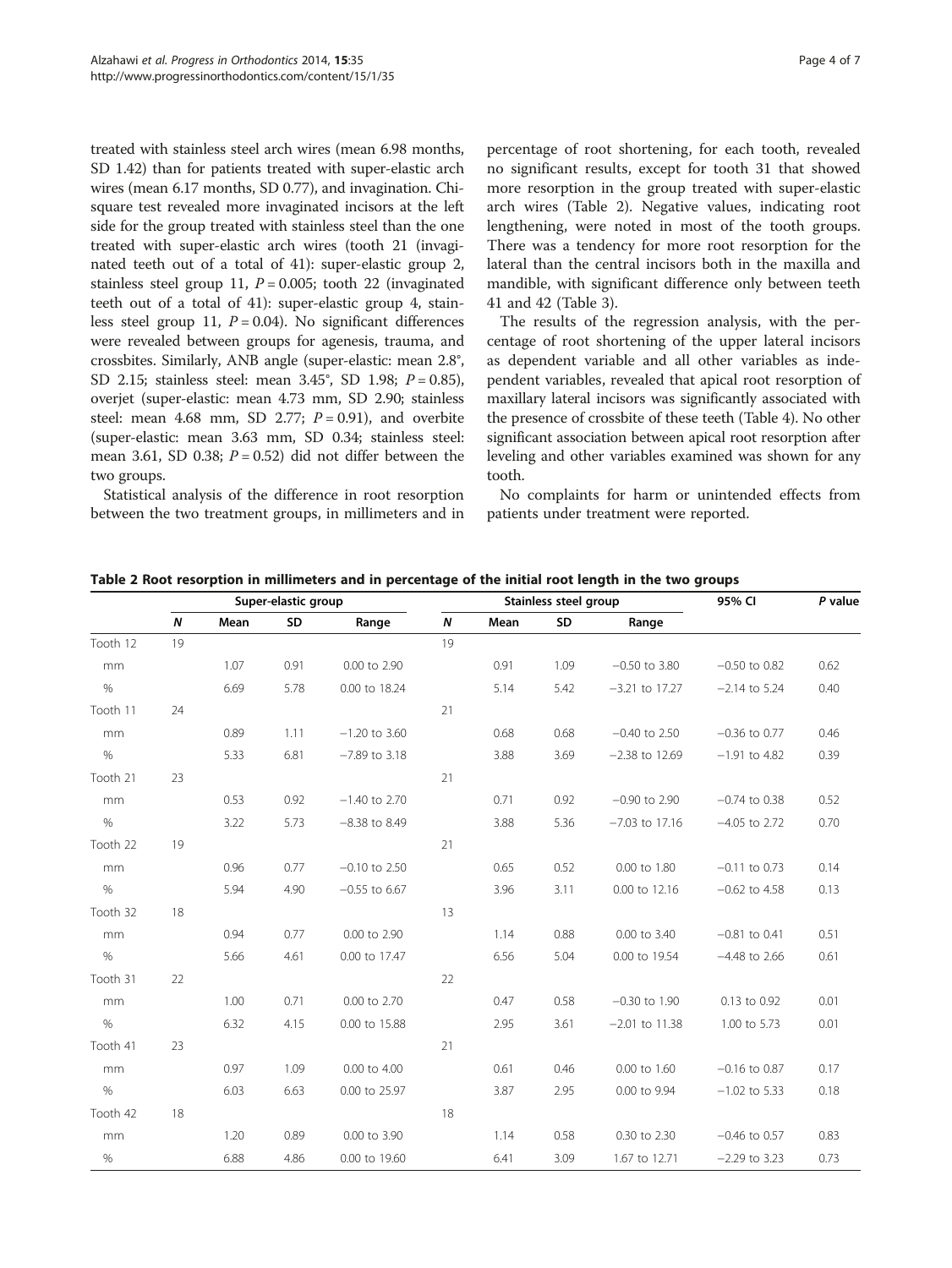|       | Mean       | <b>SD</b> | Mean       | <b>SD</b> | 95% CI          | P      | Mean | <b>SD</b>  | Mean       | SD.  | 95% CI          | P    |
|-------|------------|-----------|------------|-----------|-----------------|--------|------|------------|------------|------|-----------------|------|
| Pairs | 12         |           |            |           |                 |        | 22   |            | 21         |      |                 |      |
|       | $(N = 37)$ |           |            |           |                 |        |      | $(N = 37)$ |            |      |                 |      |
| mm    | 0.97       | 00.1      | 0.74       | 0.87      | $-0.13$ to 0.60 | 0.20   | 0.71 | 0.57       | 0.62       | 0.94 | $-0.23$ to 0.42 | 0.55 |
| %     | 5.79       | 5.60      | 4.30       | 5.02      | $-0.54$ to 3.52 | 0.15   | 4.36 | 3.45       | 3.42       | 5.57 | $-1.04$ to 2.92 | 0.34 |
| Pairs | 42<br>41   |           |            |           |                 |        | 32   |            | 31         |      |                 |      |
|       |            |           | $(N = 36)$ |           |                 |        |      |            | $(N = 30)$ |      |                 |      |
| mm    | 1.17       | 0.74      | 0.73       | 0.72      | 0.21 to 0.68    | < 0.01 | 1.04 | 0.82       | 0.79       | 0.65 | $-0.08$ to 0.58 | 0.14 |
| %     | 6.65       | 4.02      | 4.54       | 4.22      | 0.75 to 3.47    | < 0.01 | 6.14 | 4.78       | 5.07       | 4.02 | $-0.88$ to 3.01 | 0.27 |

<span id="page-4-0"></span>Table 3 Root resorption in millimeters and percentage of initial root length for lateral and central incisors in maxilla and mandible

# **Discussion**

Only a limited number of teeth from each incisor planned to be examined were finally analyzed due to inappropriate radiographs. That may have a negative effect on the power of the study, since statistical analysis was performed for each tooth separately. This drawback could have been eliminated by providing additional training to the dental assistants for the specific requirements of the particular X-rays, mainly related to the full appearance of the incisal edge of the teeth.

The two groups did not differ considering the characteristics of malocclusion recorded, except for invagination for the left incisor teeth. Mild type of invagination, however, has been shown not to be a risk factor for orthodontic root resorption [[11](#page-6-0)]. The severity of crowding has not been considered at this study since crowding determines to a large extent the amount of tooth movement during leveling, which could have influenced the results.

Negative values for root resorption indicating root length increase have also previously been reported and attributed either to a real increase in root length [\[4](#page-6-0),[12](#page-6-0)] or to method error [[13\]](#page-6-0). Error in registration of the CEJ, which is difficult to be identified, should also be considered.

The present study was performed in a sample of Norwegian orthodontic patients who were treated with straight-wire edgewise technique and conventional brackets. It could be assumed that the results from this study could be applicable for any patient treated with the same technique.

The end of leveling phase has been chosen as the time point for the evaluation of the effect of the two different arch wire materials, due to the possibility to use one type of arch wire material only, before the continuation of treatment that would require both types of arch wires. Additionally, the amount of root shortening 6 to 12 months after bracket placement is of high predictive value for the severity of root resorption after the completion of treatment [[2\]](#page-6-0). Incisors were selected for this study because they are the most prone to tooth resorption, while a small reduction of their length is easier to be detected by conventional radiography. Most of the patients included in this study (90% of the examined teeth) exhibited signs of root resorption after initial treatment of 6 to 10 months. For the majority of the cases, the amount of resorption was minor, but present. According to Makedonas et al. [\[14](#page-6-0)], root resorption diagnosed by cone beam computed tomography after 6 months of treatment was clinically significant only for the 4% of the patients.

Leveling was accomplished sooner by super-elastic than stainless steel arch wires in our sample. Similarly, Weiland [[15\]](#page-6-0) has shown greater amount of buccal premolar

|        | Tooth 12 |              |                 |                    |          | Tooth 22     |                 |                    |  |  |
|--------|----------|--------------|-----------------|--------------------|----------|--------------|-----------------|--------------------|--|--|
|        | Constant | Crossbite 12 | Age             | $R^2$ (adjusted) % | Constant | Crossbite 22 | <b>ANB</b>      | $R^2$ (adjusted) % |  |  |
|        | 0.783    | 0.967        |                 | 13.9               | 0.675    | 0.600        |                 | 11.3               |  |  |
|        |          | 0.012        |                 |                    |          | 0.019        |                 |                    |  |  |
|        | $-1.149$ | 1.052        | 0.143           | 17.6               | 0.975    | 0.492        | $-0.091$        | 16.8               |  |  |
|        |          | 0.006        | 0.116           |                    |          | 0.052        | 0.060           |                    |  |  |
| 95% CI |          | 0.32 to 1.79 | $-0.04$ to 0.32 |                    |          | 0.00 to 0.99 | $-0.19$ to 0.01 |                    |  |  |

Table 4 Regression analysis for teeth 12 and 22

The figures in the first column denote the number of explanatory variables included in the regression analysis by first applying the best subset regression analysis among all variables. For each regression analysis, the partial regression coefficient of the variable is given in bold and the P value of the partial regression coefficient in italics.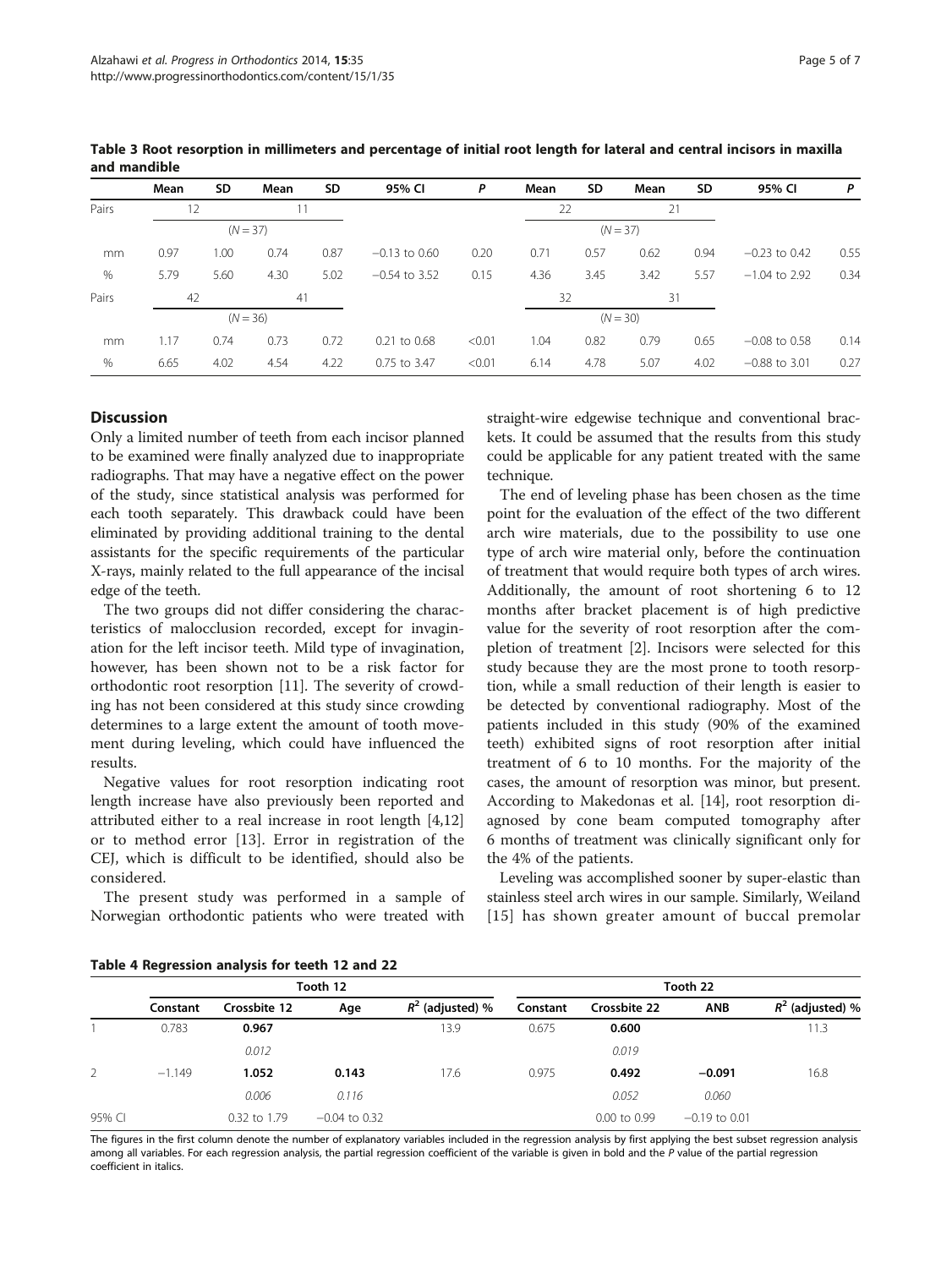displacement during the same period with super-elastic than stainless steel wires. Initial force applied by stainless steel wires soon declines and needs to be re-established, while the force induced by means of super-elastic wires continues over a longer time. Tooth movement with continuous forces was also found more effective than with interrupted continuous forces at the premolar tipping model by Owman-Moll et al. [[16](#page-6-0)]. Longer treatment time with steel wires could be attributed to the intervals when steel wires are passive. However, in the Cochrane review of published randomized controlled trials (RCTs) by Wang et al. [[8](#page-6-0)], no difference in the speed of tooth alignment could be shown after using one initial aligning arch wire over another. Authors commented on the general poor quality of the included trials and suggested that the results should be viewed with caution.

At the same Cohrane review, the lack of RCTs on the effect of different types of aligning arch wires on the severity of the induced root resorption was emphasized. At the experimental premolar buccal tipping by Weiland [[15\]](#page-6-0), root resorptive activity was found lower for the teeth moved by steel than super-elastic wires. The present study evaluated root resorption during the first phase of orthodontic treatment. Any type of tooth movement necessary for alignment was performed. No statistically significant difference was found between super-elastic and multi-stranded steel arch wires, except for the lower left central incisor which seemed to be significantly more affected by root resorption in the group treated with superelastic arch wires. A general tendency for more severe apical root resorption in the super-elastic group was noticed, but that was only significant for tooth 31. Treatment duration that has been considered a risk factor for orthodontically induced root resorption [[17](#page-6-0)–[19\]](#page-6-0) was longer for the stainless steel group. It could be hypothesized that the inactive intervals at force application, which may prolong treatment time, allow for repair of resorption lacunae. When orthodontic force is discontinued or falls under a certain level, lacunae are repaired by a process that is similar to the early cementogenesis occurring during tooth development [\[20,21\]](#page-6-0). In other experimental animal studies, allowing for inactive periods of force application was beneficial against root resorption [[22](#page-6-0)–[24\]](#page-6-0).

No significant difference in root resorption between the central and lateral incisors was revealed, except for the lower right incisors. There was a tendency, however, for more root resorption for the lateral incisors compared with the central incisors. Recent studies by Nanekrungsan et al. [\[25\]](#page-6-0) and Lund et al. [[3\]](#page-6-0) found lateral incisors to be more often and seriously affected by root resorption.

An interesting finding from this study was the significant relation between crossbite and root resorption of the maxillary lateral incisors. That was not in agreement with Kaley and Phillips [[26](#page-6-0)] who did not find any significant relation between crossbite and apical root resorption. In that study, the evaluation was performed at the end of orthodontic treatment, after the additive to the presently studied initial resorption effect of the subsequent phases of treatment. However, the authors recognized root torquing as risk factor for orthodontic resorption. The relation between crossbite and root resorption found in this study could be attributed to the increased amount of load at the apical thin area, when the tipping movement for the correction of the crossbite occurs. Teeth may be more prone to apical resorption during tipping than bodily movement, where pressure is more or less evenly distributed on the buccal and the lingual surfaces of the root [\[27](#page-6-0)]. It could also be possible that lateral incisors may had been subjected to traumatizing occlusal forces during the correction of the anterior crossbite, since the bite has not been raised to facilitate the correction of the crossbite in any of the cases. Even though Newman [[28](#page-6-0)] did not find any relationship between root resorption and occlusal trauma or heavy occlusal forces, one could keep in mind that these factors can create jiggling movements. The latter has been proven to be a considerable risk factor for orthodontic root resorption [\[29\]](#page-6-0).

### Conclusion

Root resorption of maxillary and mandibular incisors after leveling did not statistically differ among patients treated with super-elastic and those being treated with conventional stainless steel arch wires, except for the mandibular left central incisor that showed more extensive resorption in the super-elastic group. Crossbite seemed to be a risk factor for root resorption of the maxillary lateral incisors, during the initial stages of orthodontic treatment.

#### Competing interests

The authors declare that they have no competing interests.

#### Authors' contributions

KA conceived the study, performed measurements, scientific writing. EF conceived the study, carried-out patients' treatment in his private practice. PB participated in study design, administration of ethical permision process and contributed to the scientific content of the study. OEB participated in study design, carried-out the statistical analysis. MM coordinated the study, participated in study design, statistical evaluation and scientific writing.

#### Author details

<sup>1</sup>Department of Clinical Dentistry-Orthodontics, Faculty of Medicine and Dentistry, University of Bergen, Årstadveien 19/21, Bergen 5009, Norway. 2 Department of Orthodontics, Dental Faculty, University of Oslo, Oslo 0316, Norway. <sup>3</sup>Department of Clinical Dentistry, Faculty of Medicine and Dentistry, University of Bergen, Bergen 5009, Norway. <sup>4</sup>Department of Community Dentistry, Section of Orthodontics, School of Dentistry, University of Athens, Athens 10679, Greece.

Received: 23 January 2014 Accepted: 8 April 2014 Published online: 15 May 2014